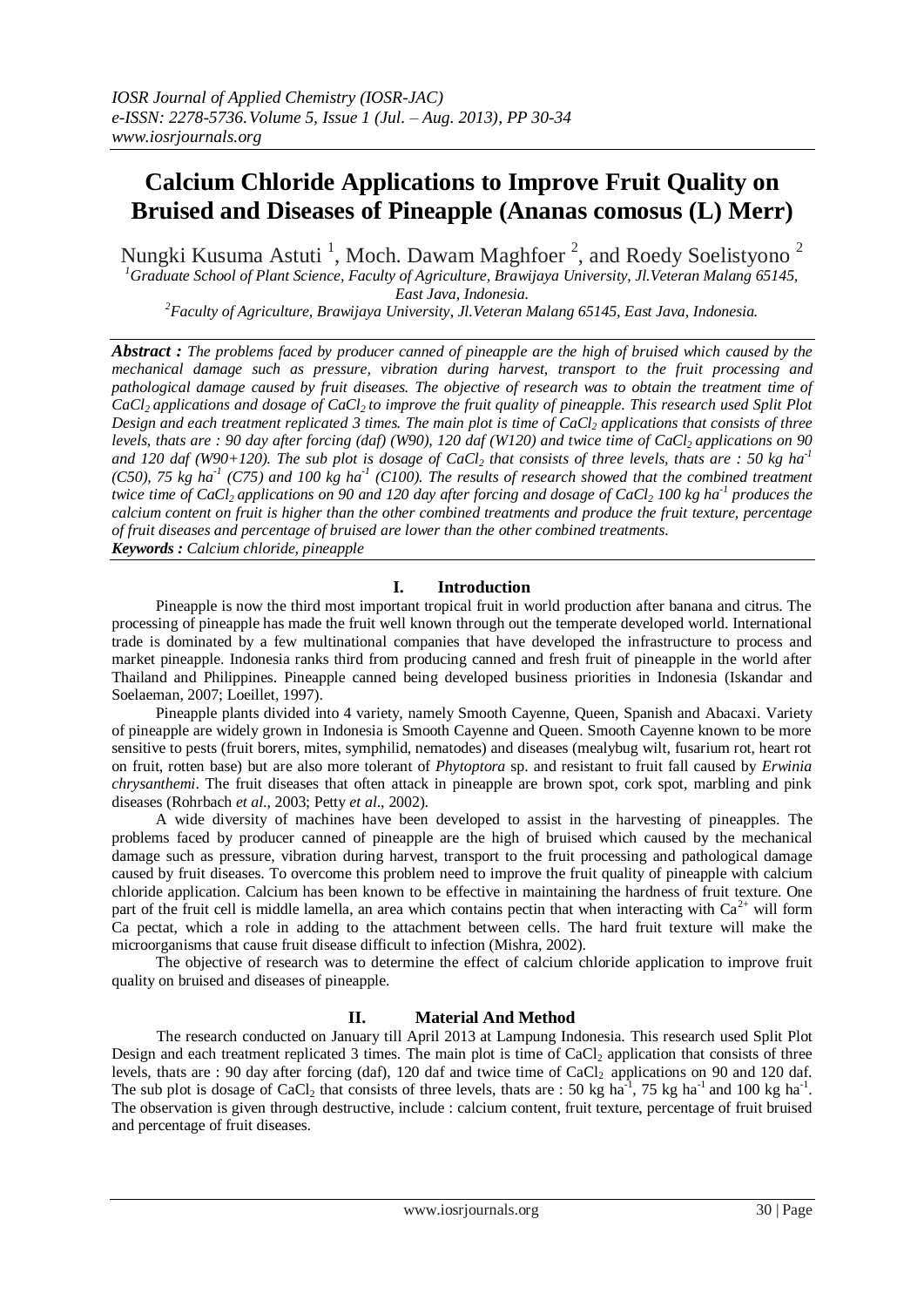Analysis of data using the analysis of variance F test at 5% significance level. If there are significant different will be followed by Least Significant Difference Test (LSD) at 5% level. Comparison between treatments and control using analysis orthogonal contrasts.

## **III. Results And Discussion**

## **3.1 Calcium content**

Calcium content is effected by interaction of treatment time and dosage  $CaCl<sub>2</sub>$  application. The combined treatment twice time of CaCl<sub>2</sub> applications on 90 and 120 daf with dosage of CaCl<sub>2</sub> 50 kg ha<sup>-1</sup> showed that not significant different with the combined treatment twice time of CaCl<sub>2</sub> applications on 90 and 120 daf with dosage of CaCl<sub>2</sub> 75 kg ha<sup>-1</sup> and combined treatment twice time of CaCl<sub>2</sub> applications on 90 and 120 daf with dosage of CaCl<sub>2</sub> 100 kg ha<sup>-1</sup>. Both of combined treatment produce the percentage of fruit bruised higher than the other combined treatment (Table 1). Comparison treatments and control showed that the treatment CaCl<sup>2</sup> application produce the calcium content significant different and higher than the control (Table 2).

Tabel 1. Calcium content  $(mg.1^{-1})$  which effected by interaction the treatment time of CaCl<sub>2</sub> application and  $\frac{d}{d}$ general of  $C_2C_1$ 

| abage of CaCp.                        |           |                                                    |           |
|---------------------------------------|-----------|----------------------------------------------------|-----------|
| Time of CaCl <sub>2</sub> application |           | Dosage of CaCl <sub>2</sub> (kg ha <sup>-1</sup> ) |           |
| (daf)                                 | 50        | 75                                                 | 100       |
| 90                                    | 55,88 a   | 56,68 ab                                           | 57,50 ab  |
| $90+120$                              | 59,37 bcd | 60,75 cd                                           | $61,67$ d |
| 120                                   | 55.45 a   | 57.42 ab                                           | 58,35 abc |
| LSD 5%                                |           | 3.21                                               |           |

Values followed by the same letter showed that not significant different by Least Significant Difference Test (LSD) at 5% level, daf : day after forcing.

|  |                  | Tabel 2. Comparison calcium content between treatment $CaCl2$ application and control. |  |
|--|------------------|----------------------------------------------------------------------------------------|--|
|  | <b>Treatment</b> | Calcium content $(mg, l-1)$                                                            |  |
|  | Control          | 50.40 a                                                                                |  |
|  | Treatment        | 58.12 b                                                                                |  |

Values followed different letter showed that significant different by analysis of orthogonal contras.

Calcium is one of the chemicals that role an important in maintaining the fruit quality to the membrane and cell wall structure. One part of the cell wall of the middle lamella, an area that contains a lot of pectin compound and when interacting with  $Ca^{2+}$  to form Ca pektat which then act to add attachments between cells. The availability of different calcium in each fruit will produce the different calcium content on fruit (Garcia *et al*., 1995; Mishra, 2002).

#### **3.2 Fruit texture**

Fruit texture is effected by interaction of treatment time and dosage CaCl<sub>2</sub> application. The combined treatment twice time of CaCl<sub>2</sub> applications on 90 and 120 daf with dosage of CaCl<sub>2</sub> 100 kg ha<sup>-1</sup> produce the fruit texture higher than the other combined treatment (Table 3). Comparison treatments and control showed that the treatment CaCl<sub>2</sub> application produce the fruit texture significant different and higher than the control (Table 4).

Tabel 3. Fruit texture  $(mm.10g^{-1}.10s^{-1})$  which effected by interaction the treatment time of CaCl<sub>2</sub> application and dosage of  $CaCl<sub>2</sub>$ .

| Time of $CaCl2$ application (daf) |           | Dosage of CaCl <sub>2</sub> (kg ha <sup>-1</sup> ) |                    |
|-----------------------------------|-----------|----------------------------------------------------|--------------------|
|                                   | 50        |                                                    | 100                |
| 90                                | 208,89 a  | 209.44 a                                           | 235,00 cd          |
| $90+120$                          | 238,89 d  | $246,11$ e                                         | $260,00 \text{ f}$ |
| 120                               | 212.78 ab | 218.33 b                                           | 231,67 c           |
| LSD 5%                            |           | 5.78                                               |                    |

Values followed by the same letter showed that not significant different by Least Significant Difference Test (LSD) at 5% level, daf : day after forcing.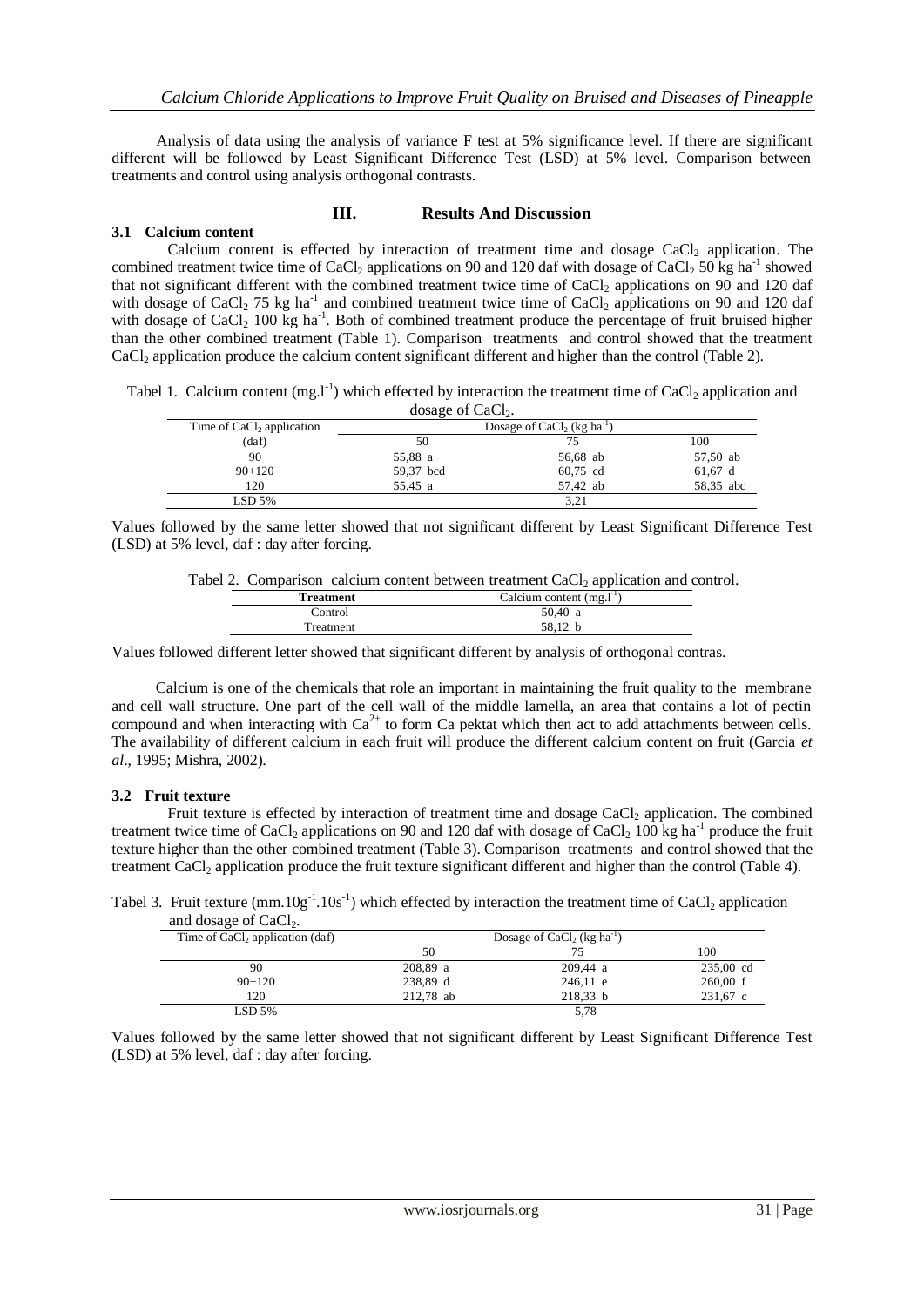|           | Tabel 4. Comparison fruit texture between treatment CaCl <sub>2</sub> application and control. |                                        |  |
|-----------|------------------------------------------------------------------------------------------------|----------------------------------------|--|
| Treatment |                                                                                                | Fruit texture $(mm.10g^{-1}.10s^{-1})$ |  |
| Control   |                                                                                                | $201.78$ a                             |  |

Treatment 229,01 b Values followed different letter showed that significant different by analysis of orthogonal contras

Fruit texture is an indicator of fruit hardness. Calcium chloride application on fruit will affect the fruit texture due to the interaction of calcium with the cell membrane or cell wall which in this case is pectin. Calcium chloride applications known to retain the fruit texture because calcium chloride solution into the pores of fruit and will work on the bridge galacturonat cell wall on pectin so can make fruit texture is hardness (Abbott and Harker, 2003; Mishra, 2002).

The results of correlation analysis showed that the calcium content was positively correlated with the fruits texture ( $R = 0.887$ ), it shows that the higher calcium content can increasing the fruit texture. Relationship between calcium content and fruit texture with the linear regression equation  $Y = 7,962x - 233,7$  and  $R^2 = 0,896$ (Fig. 1a), which means that each additional calcium content 1 mg.<sup>1-1</sup> can increasing the fruit texture 7,962  $mm.10g^{-1}.10s^{-1}.$ 



**Fig. 1** Relationship between calcium content with (a) fruit texture, (b) percentage of fruit bruised and (c) percentage or fruit diseases.

# **3.3 Percentage of fruit bruised**

Percentage of fruit bruised is effected by interaction of treatment time and dosage CaCl<sub>2</sub> application. The combined treatment twice time of CaCl<sub>2</sub> applications on 90 and 120 daf with dosage of CaCl<sub>2</sub> 50 kg ha<sup>-1</sup> showed that not significant different with the combined treatment twice time of  $CaCl<sub>2</sub>$  applications on 90 and 120 daf with dosage of CaCl<sub>2</sub> 75 kg ha<sup>-1</sup> and combined treatment twice time of CaCl<sub>2</sub> applications on 90 and 120 daf with dosage of CaCl<sub>2</sub> 100 kg ha<sup>-1</sup>. Both of combined treatment produce the percentage of fruit bruised lower than the other combined treatment (Table 5). Comparison treatments and control showed that the treatment CaCl<sup>2</sup> application produce the percentage of fruit bruised significant different and lower than control (Table 6).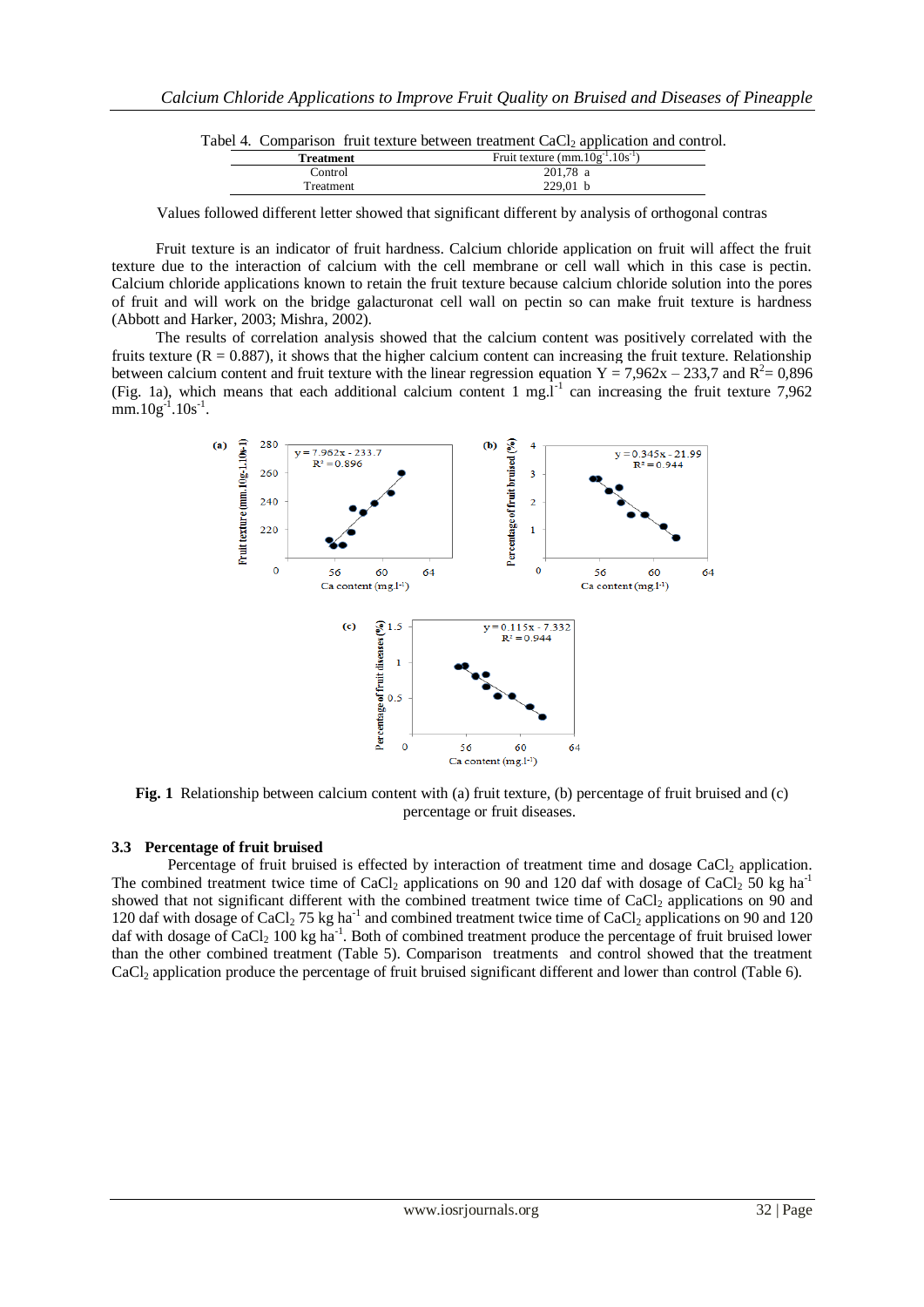| Time of CaCl <sub>2</sub> application |            | Dosage of CaCl <sub>2</sub> (kg ha <sup>-1</sup> ) |            |
|---------------------------------------|------------|----------------------------------------------------|------------|
| (daf)                                 | 50         |                                                    | 100        |
| 90                                    | $2,83$ e   | $2,40$ cd                                          | $1.97$ bcd |
| $90+120$                              | $1,55$ abc | $1,13$ ab                                          | 0.71 a     |
| 120                                   | $2.82$ de  | $2.49$ de                                          | $1.55$ abc |
| $LSD$ 5%                              |            | 0.85                                               |            |

Tabel 5. Percentage of fruit bruised  $(\%)$  which effected by interaction the treatment time of CaCl<sub>2</sub> application and dosage of  $CoCl$ 

Values followed by the same letter showed that not significant different by Least Significant Difference Test (LSD) at 5% level, daf : day after forcing.

|  | Tabel 6. Comparison percentage of fruit bruised between treatment CaCl2 application and control. |  |  |
|--|--------------------------------------------------------------------------------------------------|--|--|
|  |                                                                                                  |  |  |

| Treatment | Percentage of fruit bruised |
|-----------|-----------------------------|
| Control   | 6.47 b                      |
| Treatment | 1.94a                       |

Values followed different letter showed that significant different by analysis of orthogonal contras.

Calcium chloride application on preharvest and postharvest have been done to prevent mechanical and physiological damage on fruit. Calcium will maintain cell walls and always in the form of  $Ca^{2+}$  to prevents damage. The hard of ion calcium caused by the formation cross between the divalent ion calcium with polymer pectin compound on carbonyl cluster galakturonat acid. When ties occur crosswise in large quantities, there will be a wide molecular tissue and reduce the solubility of the compound fruit pectin so sturdy from mechanical influences. (Garcia *et al*., 1995; Mardini, 2007)

The results of correlation analysis showed that the calcium content was negatively correlated with the percentage of fruit bruised  $(R = -0.943)$ , it shows that the higher calcium content can decreasing the percentage of fruit bruised. Relationship between calcium content and percentage of fruit bruised with the linear regression equation Y = 0,345x – 21,99 and R<sup>2</sup> = 0,944 (Fig. 1b), which means that each additional calcium content 1 mg.1<sup>-1</sup> can decreasing decreasing the percentage of fruit bruised 0,345%.

#### **3.4 Percentage of fruit diseases**

Fruit disease found in this research is a brown spot. Brown spot is a disease of pineapple caused by *Penicillium funiculosum* and *Fusarium moniliforme*. Brown spot disease infection occurs during the development and opening of the flower. Pathogen into the plant tissue through natural openings or wounds caused by mites. Symptoms of the disease is characterized by changes apot brown flesh became gray and the center as water soaked (Broadley, 1993; Leal and d'Eeckenbrugge, 2003).

Percentage of fruit diseases is effected by interaction of treatment time and dosage CaCl<sub>2</sub> application. The combined treatment twice time of CaCl<sub>2</sub> applications on 90 and 120 daf with dosage of CaCl<sub>2</sub> 100 kg ha<sup>-1</sup> produce the percentage of fruit diseases lower than the other combined treatment (Table 7). Comparison treatments and control showed that the treatment CaCl<sub>2</sub> application produce the percentage of fruit diseases significant different and lower than the control (Table 8).

|  | Tabel 3. Percentage of fruit diseases (%) which effected by interaction the treatment time of CaCl <sub>2</sub> application |  |
|--|-----------------------------------------------------------------------------------------------------------------------------|--|
|  | and dosage of CaCl <sub>2</sub> .                                                                                           |  |
|  |                                                                                                                             |  |

| Time of $CaCl2$ application | Dosage of CaCl <sub>2</sub> (kg ha <sup>-1</sup> ) |           |          |
|-----------------------------|----------------------------------------------------|-----------|----------|
| (daf)                       | 50                                                 |           | 100      |
| 90                          | $4,24$ g                                           | $3,60$ de | 3,17 cd  |
| $90+120$                    | $3.08$ c                                           | $1,83$ b  | $1,27$ a |
| 120                         | $4.11$ fg                                          | $3.69$ ef | 3.22 cde |
| LSD 5%                      |                                                    | 0.50      |          |

Values followed by the same letter showed that not significant different by Least Significant Difference Test (LSD) at 5% level, daf : day after forcing.

Tabel 4. Comparison percentage of fruit diseases between treatment CaCl<sub>2</sub> application and control.

| <b>Treatment</b> | Percentage of fruit diseases (%) |  |
|------------------|----------------------------------|--|
| Control          | 6.45 <sub>b</sub>                |  |
| <b>Treatment</b> | 3.13 a                           |  |

Values followed different letter showed that significant different by analysis of orthogonal contras.

Calcium chloride will work on bridging galacturonat cell walls in the fruit pectin so can make the fruit is hard. The hard fruit texture will make the microorganisms that cause fruit rot difficult to infection (Mishra,